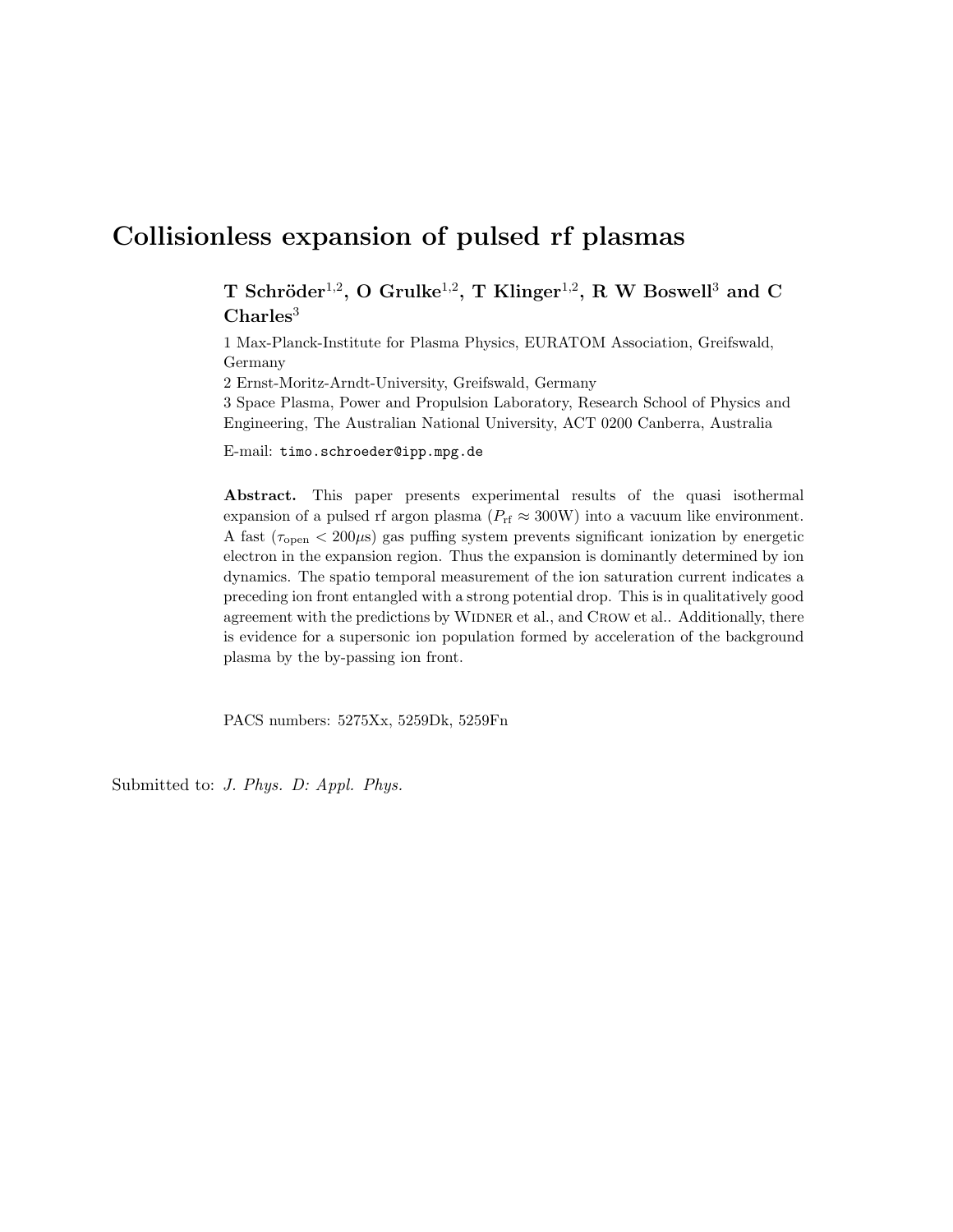# 1. Introduction

The physics of expanding plasmas into vacuum has been under investigation for decades in order to describe the plasma behaviour around supersonic satellites, during coronal mass ejections or super novas. For simplicity, most of the theoretical approaches investigate the temporal evolution of an initially step-like (semiinfinite) ion density profile with the focus on rarefaction waves. In collisionless, hydrodynamic regimes, and particle simulations, these initializations mostly evolve into self-similar density profiles[1–6]. Although most results are qualitatively comparable, they all converge into different physical limits, e.g. the maximum expansion velocities vary on a scale from the electron thermal velocity  $v_e[1, 2]$  down to the ion sound velocity  $c_i$ [3-5]. Experiments carried out in thermionic discharges[7, 8], fireballs[9], and laser produced plasmas[10– 12] yield that the expansion velocities depend strongly on the electron energy distribution[12–16]. It is predicted that the occurrence of high energetic electrons results in enhanced ion acceleration[7, 18]. This work provides spatio-temporal measurements in a pulsed rf argon discharge with a strong neutral density gradient, for realizing plasma expansion into a vacuum like environment. The results are qualitatively compared with predictions by expansion theory.

# 2. Experimental setup

The Experiments have been carried out in the PIGLET device, i.e. a small linear helicon device described in more detail elsewhere[19]. It consists of a 20cm long



Figure 1: PIGLET device with its magnetic field configuration. The solid blue and the dashed red curve represent the  $B_z$ -profile with  $B_{\text{max}} = 7.1 \text{mT}$  and the gradient  $\nabla B_z$  with  $\nabla B_{\text{max}} = 16.8 \text{mT/m}$ . The magnetic mapping is illustrated as a set of magnetic field lines (grey).

source region attached to a 30cm long expansion chamber. The magnetic field coil configuration allows for a homogeneous axial field of approximately  $B \approx 6.6$ mT. The calculated magnetic field configuration is shown in figure 1. The ripple due to different coil diameters in the source and chamber region is small with  $\Delta B/B \leq 15\%$ and the magnetic field lines are straight. A pulsed rf-generator (13.56MHz) is used to operate the helicon antenna with a rise time of  $\tau \approx 10 \mu s$ . This setup is similar to the one used by Conway et al.[17] to study the ion energy characteristic of a pulsed rf-source. The helicon antenna is impedance matched to provide an optimum coupling during the power rise time up to a peak power of  $P_{\rm rf} = 300$ W. The fast rise time allows for a localized plasma production in the antenna region, which then can expand into the chamber. Typical plasma parameters and related quantities for the source and chamber region are listed in table. 1. Special attention must be paid to the gas injection system. Firstly, the ignition has to be guaranteed in the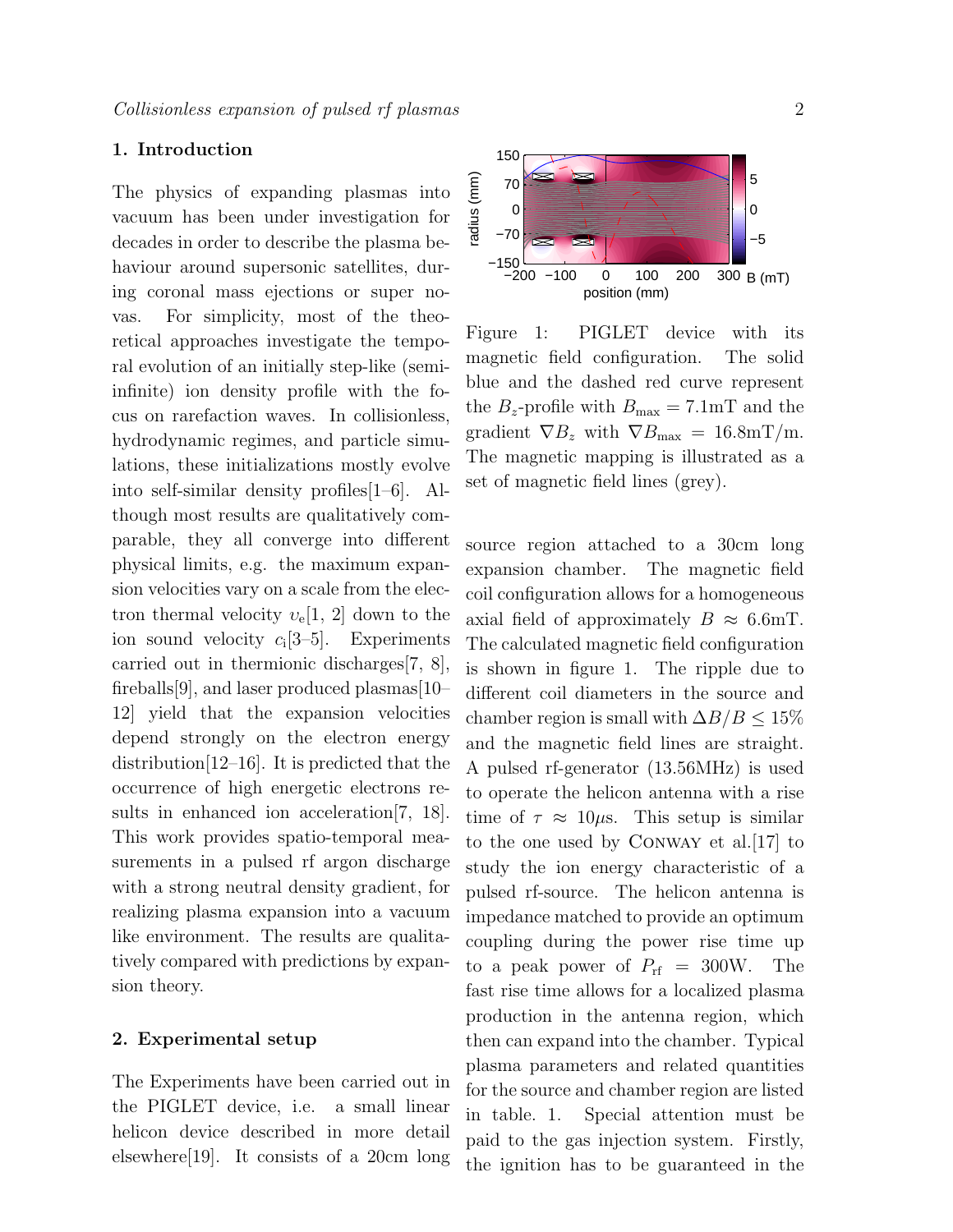

Figure 2: a) Calibration curve of the ionization gauge probe. b) Temporal evolution of the probe signal for three subsequent shots. The time between each shot is  $\tau = 4s$ to allow for a base pressure below  $p_b = 10^{-3}Pa$ . The sub-plots are zoom-ins of the regions marked by the grey rectangle. c) Spatio-temporal measurement of the neutral gas density in absence of a plasma as pressure equivalent for  $T_{\rm g} = 300$ K. The dashed line marks the gas front velocity  $v_n$ .

gas pressure in the expansion chamber needs to be kept low, to provide a collisionless situation for the ions. This is to prevent a background plasma and setup a situation of plasma expanding into a vacuum like environment.

Thus, a fast solenoid gas valve is installed at the back of the source region at  $z_v \approx -195$ mm (fig. 1). The neutral gas density is monitored by a custom made miniaturized hot-filament ionization gauge. The gauge basically consists of three probes: two LANGMUIR probes and one emissive probe. The emissive probe provides electrons constantly drawn by the first Langmuir probe biased in the electron saturation regime  $(U_e = 100V,$  $I_e$  = 1mA). The second LANGMUIR probe is in the ion saturation current regime  $(U_i = -57V)$  and its ion current is approximately proportional to the ambient neutral gas density. The probe has been calibrated against a commercial ionization gauge. For the calibration, a needle valve was used providing an adjustable flow of working gas and thus controlling time of the valve depends on a spring

antenna region. Additionally, the neutral the equilibrium chamber pressure. The calibration curve was proven to be quasi linear over a pressure range of  $p_0 = 8$ to 500mPa (figure 2a). The measurement shows the high shot-to-shot reproducibility of the gas puff as shown in figure 2b. The spatio-temporal evolution of the neutral gas density is depicted in figure 2c. The origin  $t_0 = 0$  is given by the TTL-pulse triggering the opening of the valve and the position axis is along the device centre (cf. figure 1). The pulse width defines the time after which the valve current is interrupted allowing for the valve to close again. Prior measurements have shown, that for a pulsewidth of  $t_v = 130 \mu s$  a pressure increase is just measurable. Longer pulses increase the throughput of argon until valve is open completely. A further increase of the pulse width would just keep the valve open for longer times and increase the pressure and thus the time to pump down in-between two shots. During the experiment the valve current is interrupted after  $t_v$  =  $200\mu$ s. The actual time the valve is open is probably much longer. The closing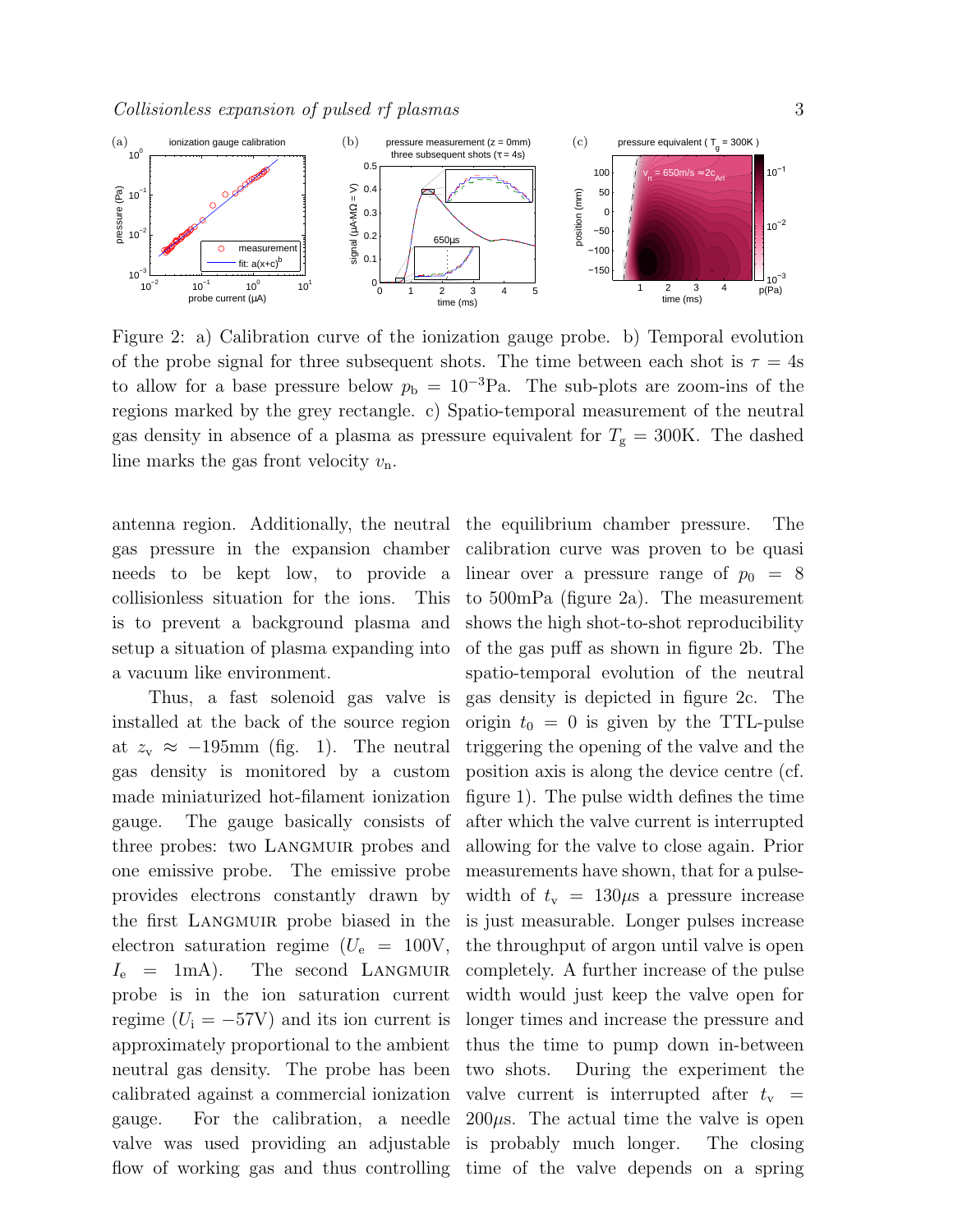and has not been measured directly. One can identify two local density maxima in figure 2c around  $z = -150$ mm: One at  $t \approx 1.2 \text{ms}$  and a smaller one at  $t \approx 3.6 \text{ms}$ . The first one is the intended main opening of the valve, whereas the second one is due to a bouncing of the sealing needle when closing. The characteristic closing time by the spring is thus in the order of 1ms.

By applying a linear fit to the pressure onset (dashed line in figure 2c) one can determine the expansion velocity. The gas expansion is supersonic at a velocity of  $v_n \approx 650 \text{m/s} \approx 2 \text{c}_n$ , where  $c_n$  is the sound velocity in neutral argon. This is still much slower than any characteristic plasma velocity. At a time of  $t = 500 \mu s$  the gas has sufficiently filled the source region for a reliable ignition with a rf-pulse. As can be seen from figure 2b, the gas puff does not reach the chamber before  $t = 650 \mu s$ .

The plasma parameters, i.e. plasma potential, electron density, electron temperature, and the ion energy distribution (IED) are measured using an emissive probe, a LANGMUIR probe, a double probe, and a retarding field energy analyser (RFEA), respectively. A brief introduction into RFEAs used for the present study is given by CONWAY et al.  $[17]$ . It contains four grids (E, R, D, S) and a collector plate (C) arranged in series. The first grid E is floating, while the bias of the electrostatic grids R and S and the collector C is set to  $-100V$ ,  $-18V$  and  $-9V$ , respectively. To obtained time resolved measurements of the ion velocity distributions (IVD) the acquisition method is as follows:

At first, the discriminating grid D of the RFEA is set to a certain voltage  $U_D$ . The time-resolved collector current  $I_{\rm C}$  is recorded for many pulses to check for reproducibility. By repeating this procedure for different voltages  $U_D$  one can reconstruct the required  $I_{\rm C}$ - $U_{\rm D}$ -characteristic. Two different profiles have been obtained, one with a RFEA facing up-stream, another facing perpendicular to the magnetic field. Since the perpendicular RFEA collects mainly ions from the bulk plasma, it is used to obtain the plasma potential [19]. The second RFEA is facing up-stream, collecting mostly down-streaming ions. Their drift velocity can be estimated by the difference in the two ion distributions.

In principle, one can obtain the timeresolved I-U-characteristic of a Langmuir-probe using the method described above. As stated by Segall and Koop- $MAN[20]$ , LANGMUIR probes should be a reliable diagnostic in streaming plasmas. Nevertheless, the evaluation of the Langmuir-probe data remains difficult, since rfcompensation as suggested by SUDIT and CHEN is only applicable for high density plasmas[21]. Hence, the LANGMUIR probe is mainly used for the measurement of electron and ion densities using the saturation currents and an estimate for the electron temperature obtained from double probe measurements. This is reasonable since the electron temperature shows only little variation while the densities are expected to vary in the order of magnitudes. The signal noise is of the order  $\sigma_{\rm n} = 10^{14} \text{m}^{-3}$ . From this a detection limit has been defined at  $10 \sigma_{\rm n} = 10^{15} \text{m}^{-3}$ . All measurements are performed along the central axis of the device.

# 3. Simulation

Expanding plasma is expected to be entangled with the propagation of a strong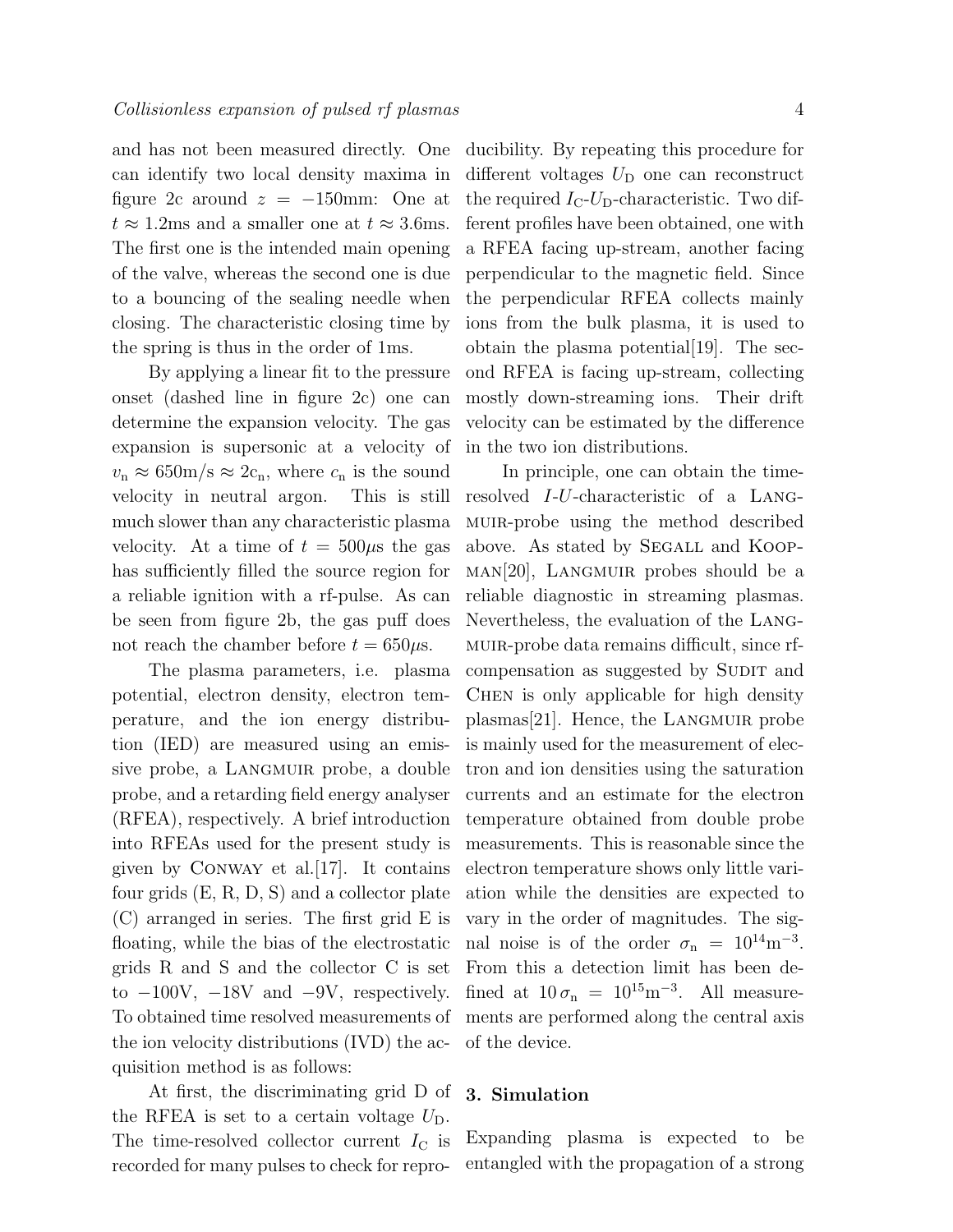# Collisionless expansion of pulsed rf plasmas 5

electric field[7]. Thus, the effect of a propagating electric field onto a resting plasma has been studied using a simple single particle simulation. The initial ion energy distribution is a MAXWELLian. The electric field is simulated by a time-dependent amplitude and a spatially Gaussian profile. It is determined by:

$$
E_0 \propto \left[1 + \text{erf}\left(\frac{t}{\sigma_t}\right)\right] \exp\left(\frac{(x - v_E t)^2}{-2\sigma_x^2}\right), (1)
$$

where  $\sigma_t$  defines the smoothness of the onset of the electric field and  $\sigma_x$  the width of the GAUSSian and  $v<sub>E</sub>$  the propagation velocity. A smooth onset can be used to simulate the situation during the formation of the electric field. Time evolution is obtained using a leap-frog method. The electric field perturbation  $E_1$  can be obtained by successive over-relaxation of the plasma potential under the assumption of the BOLTZMANN relation.

$$
E_1(x,t) \propto -\frac{\partial \Phi}{\partial x}, \quad \frac{\partial^2 \Phi}{\partial x^2} \propto c \ln(\Phi) - n_i \tag{2}
$$

The outcome of such a simulation is depicted in figure 3 for three different timesteps.

The electric field  $E_1$  arising from the density perturbation (2) has two local maxima preceding the original electric field  $E_0$ . The slower of the two arises from ions that where at rest in front of the electric field. As the field passes by they penetrate it and get accelerated until they exit the field region with a velocity twice as fast as the field propagation  $\Delta v = 2v_E$ .

The second one is due to ions originated near the formation of  $E_0$  (1) at  $x = 0$ . They were localized close to the upstream edge of the electric field and gain energy by most of the potential drop  $\Delta\Phi$ . Therefore, they can get much faster  $\Delta v =$  $2 v_{\rm E} + \alpha \Delta \Phi$ . Nevertheless, the density of saturation current can now be used as an



Figure 4: Spatio temporal evolution of the ion density in logarithmic scale. The black lines represent the velocities of the bulk plasma  $v<sub>b</sub>$  (solid), the isolated ion front  $v<sub>f</sub>$ (dashed), the potential gradient  $v_{\Phi}$  (dashdotted), and the fastest ion population  $v_{e}$ (dotted). The blue area marks the region of very low floating potential allowing for electrons to reach the probe.

the fast front is an order of magnitude lower than the density of the slow one.

#### 4. Experimental results

A direct measurement of the electron temperature  $T_e$  during the initial phase was not possible. Thus, an estimate is needed to evaluate the probe data. Double probe measurements in cw plasma with comparable parameters yield an electron temperature of  $T_e \approx 3$  to 5eV, depending on neutral gas pressure and rf-power. If the temperature variation is small compared to the expected density variation, the influence of electron temperature on the density calculation is negligible, since  $I_{\text{sat}_i} \propto n_i$ √  $\overline{T_{e}}$ . Consequently, a constant electron temperature of  $T_e$  = 4eV will be use as first approximation. The ion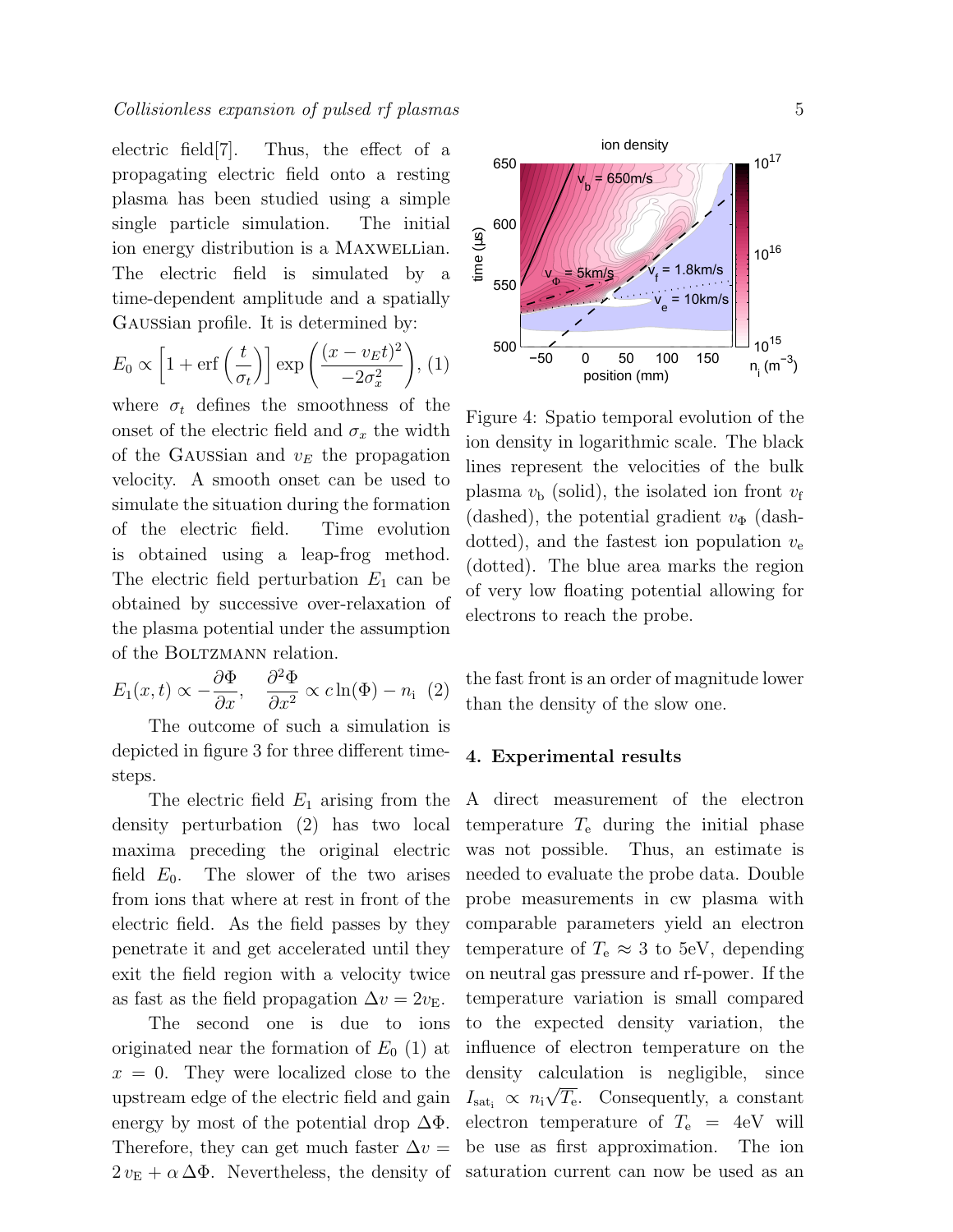

Figure 3: Simulation of a homogeneous background plasma influenced by a bypassing electric field  $E_0$ . Colour coded is the energy distribution function of the background ions p, their density distribution  $n_i$  and the resulting electric field  $E_1$  using  $n \propto e^{\Phi}$ .



Figure 5: a) Colour coded spatio temporal profile of the ion density. The fit (3) is given by the dashed contour lines. b) The remaining ion density after subtracting the fit, featuring the pronounced ion front.

approximate measure for the ion density  $n_i$ depicted in figure 4. The spatio-temporal evolution of the bulk plasma density (topleft) is mainly proportional to the evolution of the neutral gas density. As such, it is expanding with the same velocity  $v_{\rm b} \approx$  $650 \text{m/s} = v_n$ . Its amplitude is rising linearly in time with a spatial exponential decay. The bulk density can be described well by

$$
n_{\rm b}(x,t) = n_0 (t-t_0)/\tau \exp(-(x-x_0)/\lambda).(3)
$$

The fit to the ion density evolution gives  $x_0 \equiv -80$ mm,  $n_0 \equiv n(x_0, 650 \mu s)$ ,  $t_0 =$ 532 $\mu$ s,  $\tau = 118 \mu$ s, and  $\lambda = 45.3$ mm

(figure 5a) with a relative error of less than 1%. The remaining ion density (figure 5b) can be split into two ion populations, both propagating at much higher velocities. They are launched in the initial phase of the rf-pulse around  $(t \approx 525 \mu s)$ . The domination population is forming an ion front at a mean velocity of  $v_{\Phi} \approx 5 \text{km/s}$  in the source region and  $v_f = 1.8 \text{km/s}$  after decelerating in the expansion chamber. This population is much less pronounced if the probe rod is conducting. A second population of tail ions is propagating at a velocity of  $v_e \approx$ 10km/s. Its density is about an order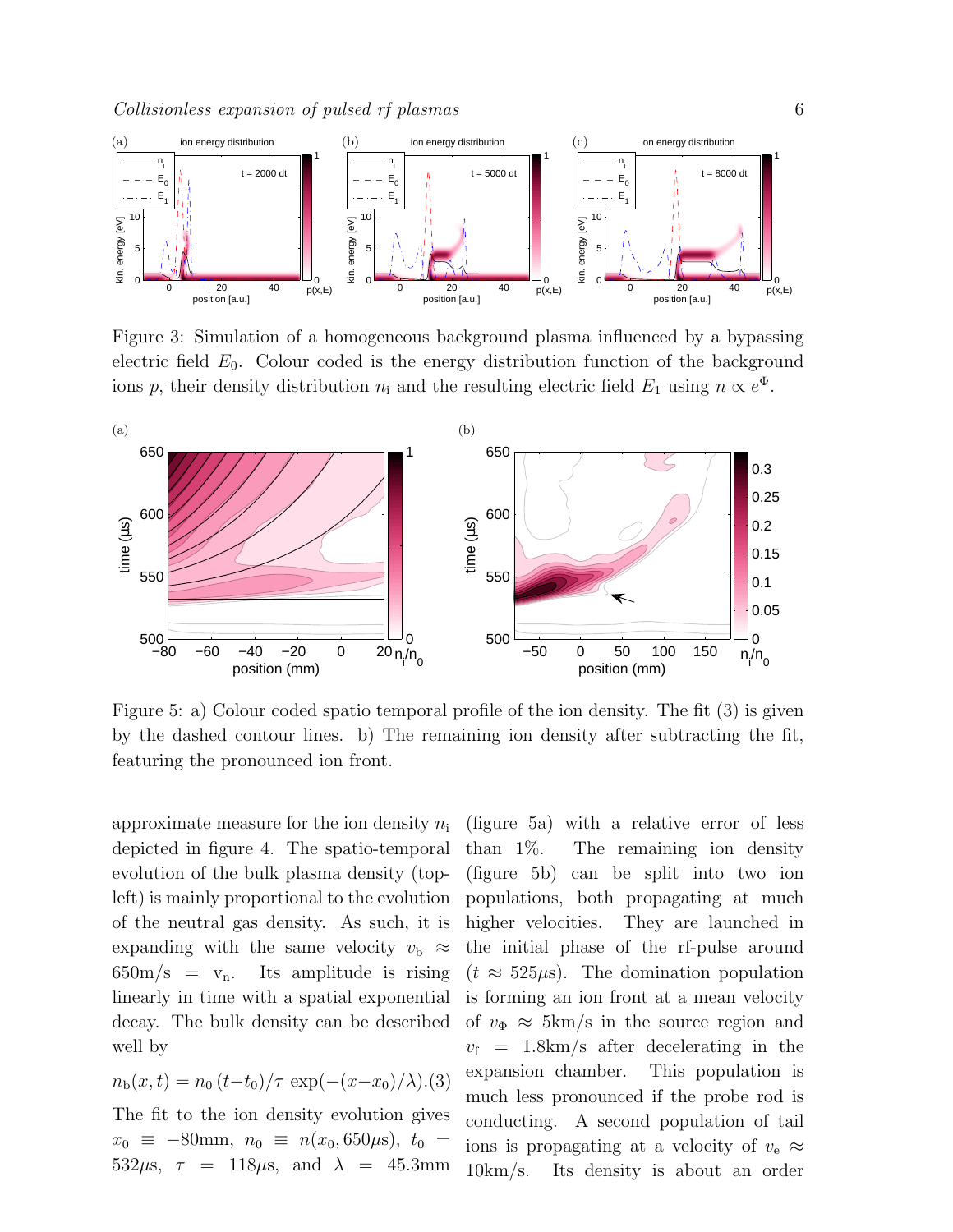

Figure 6: Spatio temporal evolution of Figure 7: Spatio temporal evolution of the electron density. The ion density is indicated as white contour lines for orientation. The black lines refer to the velocities introduced in figure 4.

of magnitude smaller and drops below the detection limit, soon after exiting the source region (intersection of  $v_f$  and  $v_e$ ). At times before the ion populations arrive (bottom-right) the ion saturation current is negative. This is due to a floating potential drop caused by energetic electrons. Even a probe bias of  $U_P = -90V$  was not sufficient to repel all electrons.

The space-time evolution of the electron density  $n_e$  as estimated by the electron saturation current, shown in figure 6, shows similar features. The fastest electrons are as fast as the tail ion population  $v_e \approx 10 \text{km/s}$ . Further, the electron density is characterized by a drop near the ion front ( $v_f$  around  $t = 550 \mu s$ ), propagating at the same velocity.

The corresponding potential profile Φ, obtained by the emissive probe, peaks along the trajectory of the ion front (figure 7; white, dashed). Further downstream the plasma potential drops significantly resulting in an electrostatic



the plasma potential. The ion density is indicated as black contour lines for orientation. The white lines refer to the velocities introduced in figure 4.



Figure 8: Spatio temporal evolution the derived electrostatic field. The electron density is indicated as black contour lines for orientation. The white lines refer to the velocities introduced in figure 4. Additionally, the white, solid line marks  $v_{\rm e} = 3.2 \text{km/s}.$ 

field. As shown in figure 8 the electric field is very strong at early times close to the source. Its maximum propagates with a velocity of  $v_{\Phi} = 5 \text{km/s}$  at first and than decelerates to  $v_e = 3.2 \text{km/s}$ . It is roughly localised between the ion front and the fast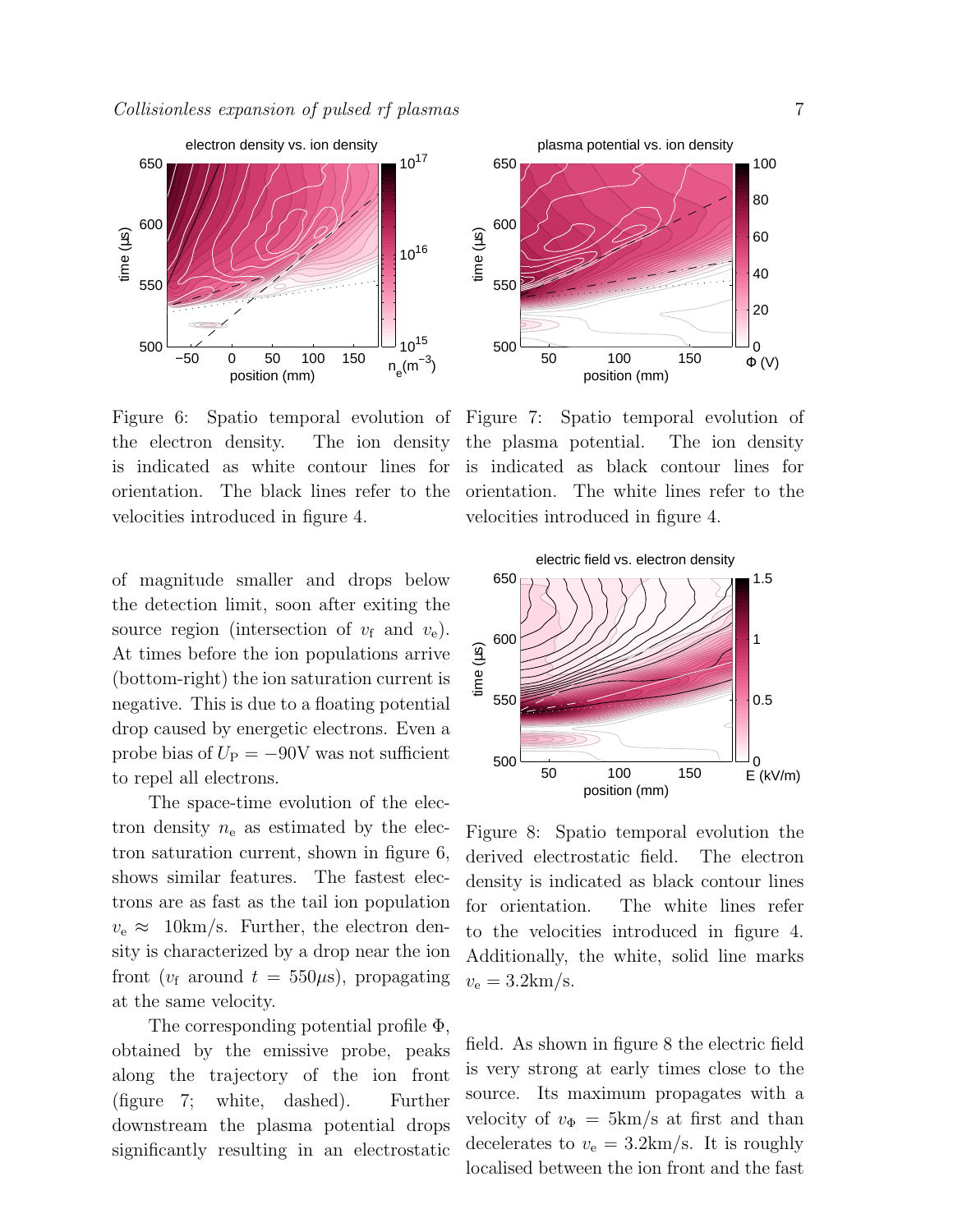

Figure 9: The ion velocity distribution of the ion front (red, solid) in comparison to the ion distribution obtained with a RFEA facing perpendicular to the streaming direction (blue, dashed).

electron population.

The IVDs, depicted in 9a, have been recorded just in front of the ion pronounced front. The downstream IVD (blue, solid) clearly shows an ion population ion around 90eV. With perpendicular IVD data (red, dashed) we obtain a plasma potential of  $\Phi \approx 70$ eV. Taking this as a reference the ion energy of the ion population yields  $\Delta E \approx 20$ eV which corresponds to a velocity of  $v \approx 10 \text{km/s}$ . The pronounced ion front does not appear in the RFEA data. This is most likely due to the conducting probe rod and body of the RFEA. As mentioned, this behaviour was also observed during the ion saturation measurement. Nonetheless, the IVD at the same position but after the bypass of the front shows a much smaller drift velocity of  $v \approx 5$  to 6km/s. The plots show the poor resolution of the RFEA leaving an uncertainty of at least 1eV. The RFEA signal collects electrons at the time the LANGMUIR measurement encountered the floating potential drop. Thus, the kinetic energy of the electrons is at least  $E_e$  =  $100 \text{eV} + \text{e}\Phi$ .

# 5. Discussion

The experimental results show a preceding supersonic ion front and a continuous expanding electron cloud during the expansion. All together, four characteristic velocities can be identified. All four velocities are imprinted in the spatio-temporal ion density/saturation current evolution. The majority of the plasma is expanding in the same manner as the neutral gas with a velocity of  $v_{\rm b} \approx 2c_{\rm n}$ . The first detached population is initially propagating with  $v_{\Phi} = 5 \text{km/s}$ . After entering the expansion chamber, the population decelerates and the propagation velocity  $v_f = 1.8 \text{km/s}$  becomes subsonic, assuming  $T_e = 3$  to 5eV. From our setup, this seems to be most likely due to the change of radial boundary conditions. Nevertheless, such a deceleration has also been reported by HAIRAPETIAN and STENZEL<sup>[8]</sup>, where it was disentangled from any change of boundary conditions. The ions carry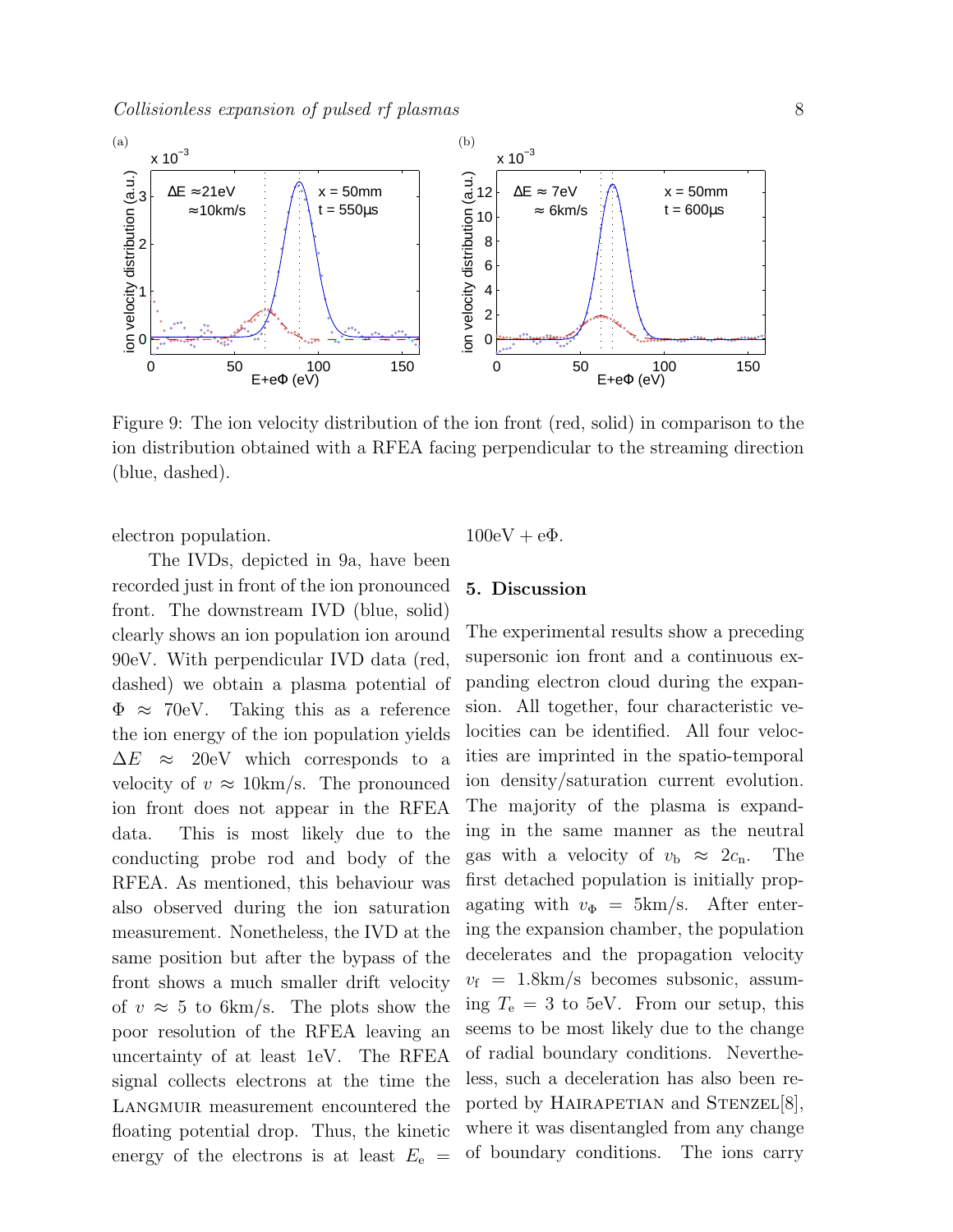a significant positive charge resulting in a local maximum of the plasma potential. Beyond the ion front, a high energetic  $(E_e > 100$ eV) electron population is affecting the RFEA and LANGMUIR probe measurements. This fits well with the existence of an energetic electron tail in the velocity distribution, as pointed out before[18]. In the source region there is evidence of a faster ion population propagating with twice the initial front velocity  $v_e = 10 \text{km/s}$ . The evidence gets supported by the electron density evolution and the IVD measurements in front of the ion front. Both indicate the same drift velocity. This second ion population is most likely accelerated by the mechanism described in the simulation.

The space charge of the preceding electrons together with the space charge of the ion front form a propagating electric field. Due to the different drift velocities of the charge layers, the electric field broadens and propagates with an intermediate velocity. The electric field propagates approximately at the ion sound speed.

In principle, the second ion population should form a new ion front resulting in a new electric field that again would accelerate a small amount of ions. The RFEA measurement can not resolve this fine structure as it would be beyond the measuring range  $(E > 80$ eV) and secondly the density would be too small compared to the noise level.

Since there are many different theories about plasma expansion mechanisms, in the following the experiment is compared to the tree major systems. HENDEL et al.[10] described adiabatic acceleration to be the most promising candidate for the ion acceleration process during



Figure 10: Ion (red, dashed) and electron (blue, solid) saturation current in normalized units.

plasma expansion. But since the rf source continuously provides energy to the system, their calculations for the ion drift velocity do not apply to the present experiments. An isothermal expansion model should be more applicable.

For a planar isothermal expansion of a semi-infinite plasma a numerical investigation has been carried out by Crow et al.[2]. The measured ion and electron saturation currents (figure 10) are in good agreement with their calculated profiles. As pointed out by the authors, the theory predicts a permanently nonzero acceleration of the ion population until the theory looses its validity, i.e. when the ion velocity is of the order of the electron thermal velocity  $v_{th_e}$ . However, the observations show much weaker acceleration and maximum ion velocity  $v_{\rm e} \ll v_{\rm th_e}$ .

Simulations carried out by WIDNER et al.[4] predict an ion burst with a velocity of approximately  $3 c_i$ . Under this assumption, velocity of  $v_e \approx 10 \text{km/s}$  requires an electron temperature of  $T_e = 4.6$ eV, which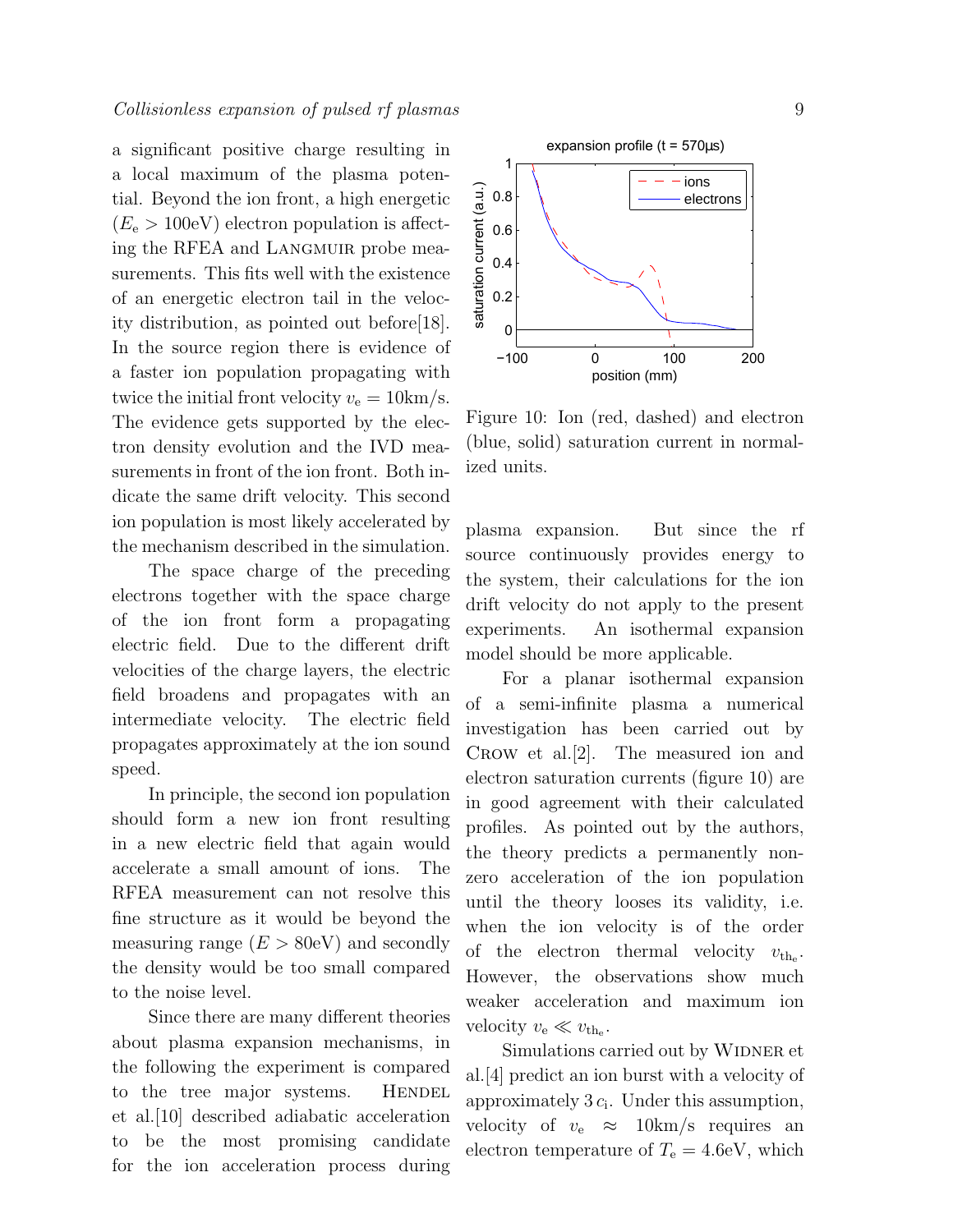range.

# 6. Summary and conclusion

The experimental results show several features that find their qualitative equivalents in expansion experiments and theory. The majority of the plasma density is contained in the bulk plasma. The bulk plasma expansion is quasi-neutral and its spatial density profile can be described by an exponential. Its evolution follows roughly the neutral gas density evolution as it is mainly formed by local ionization.

In addition to the bulk plasma dynamic, there is a much faster expansion of a small fraction of the plasma. The evolution of the ion density has a distinct isolated ion population as predicted by WIDNER et al. [4] and CROW et al. [2]. The ion population is preceded by electrons forming a propagating electrostatic double layer (DL). The resulting electric field is carried along with the ions at approximately the ion sound velocity. Such a potential drop has also been reported by HAIRAPETIAN and STENZEL<sup>[7, 8]</sup> in thermionic discharges. This indicates that the DL formation is rather independent of the type of source. Even the slow down of the DL is in agreement with their experimental data. Nevertheless, the DL observed in present work is not stopping entirely, but propagating with an ever finite velocity until it reaches the end plate.

As the DL is passing by the downstream plasma that has formed due to the preceding electrons it accelerates the ions to approximately twice its initial velocity, i.e. before deceleration. This fastest ion population reaches velocities of approxi-

lies within the experimentally obtained mately three times the ion sound speed as predicted by WIDNER et al. [4]. The acceleration process can be described by a simple model of a propagating electric field passing by a resting plasma.

> Although the RFEA is not able to directly resolve the ion front, it detects ions with similar velocities after the ion front has passed by. These ions draw their kinetic energy continuously from the spatial plasma potential gradient. Thereby they can gain maximum energies of 20 to 30eV corresponding to velocities of 10 to  $12 \text{km/s}$  or  $3c_i$  to  $4c_i$ . The data shows that ion acceleration up to electron thermal velocities as predicted by Crow et al.[2] is either not occurring at all or only for a insignificant fraction of ions ( $\ll 1\%$ ). Even the amount of ions that gain velocities in the order of  $v_{e} \approx 3c_{i}[4]$  is relatively small  $(\approx 1\%)$ . Nonetheless, in astrophysical plasma expansions the absolute quantities of these fast populations can be much higher.

### Acknowledgments

The author would like to thank the DAAD (German Students Exchange Service) for funding and the colleagues of the RSPE, ANU, Canberra for their support and hospitality.

#### References

- [1] Allen J E and Andrews J G 1970 J. Plasma Phys.  $4, 187-\&$ .
- [2] Crow J E, Auer P L and Allen J E 1975 J. Plasma Phys. 14, 65–76.
- [3] Gurevich A V, Pariiska I V and Pitaevsk L P 1966 JETP Letters  $22, 449–&.$